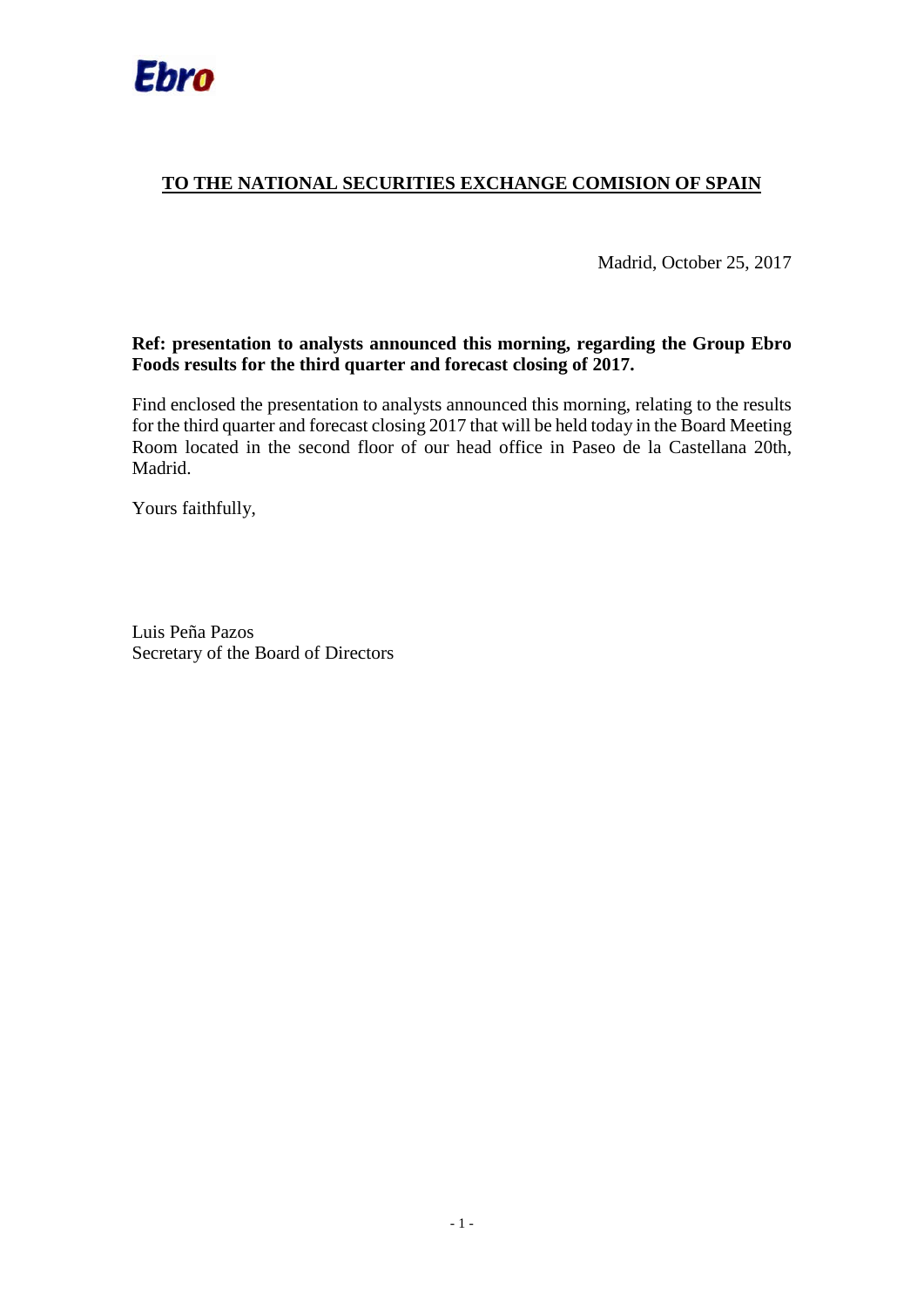



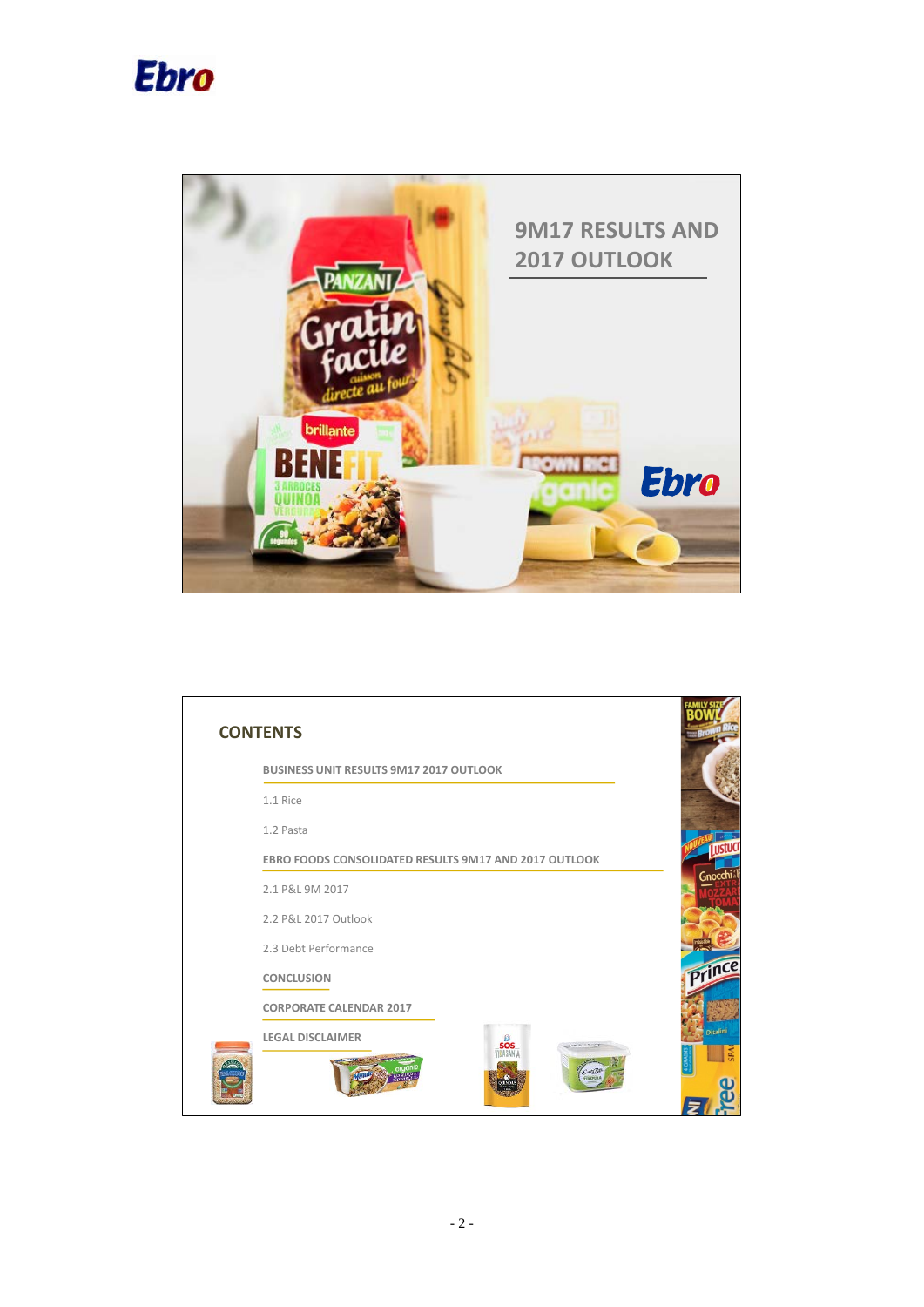



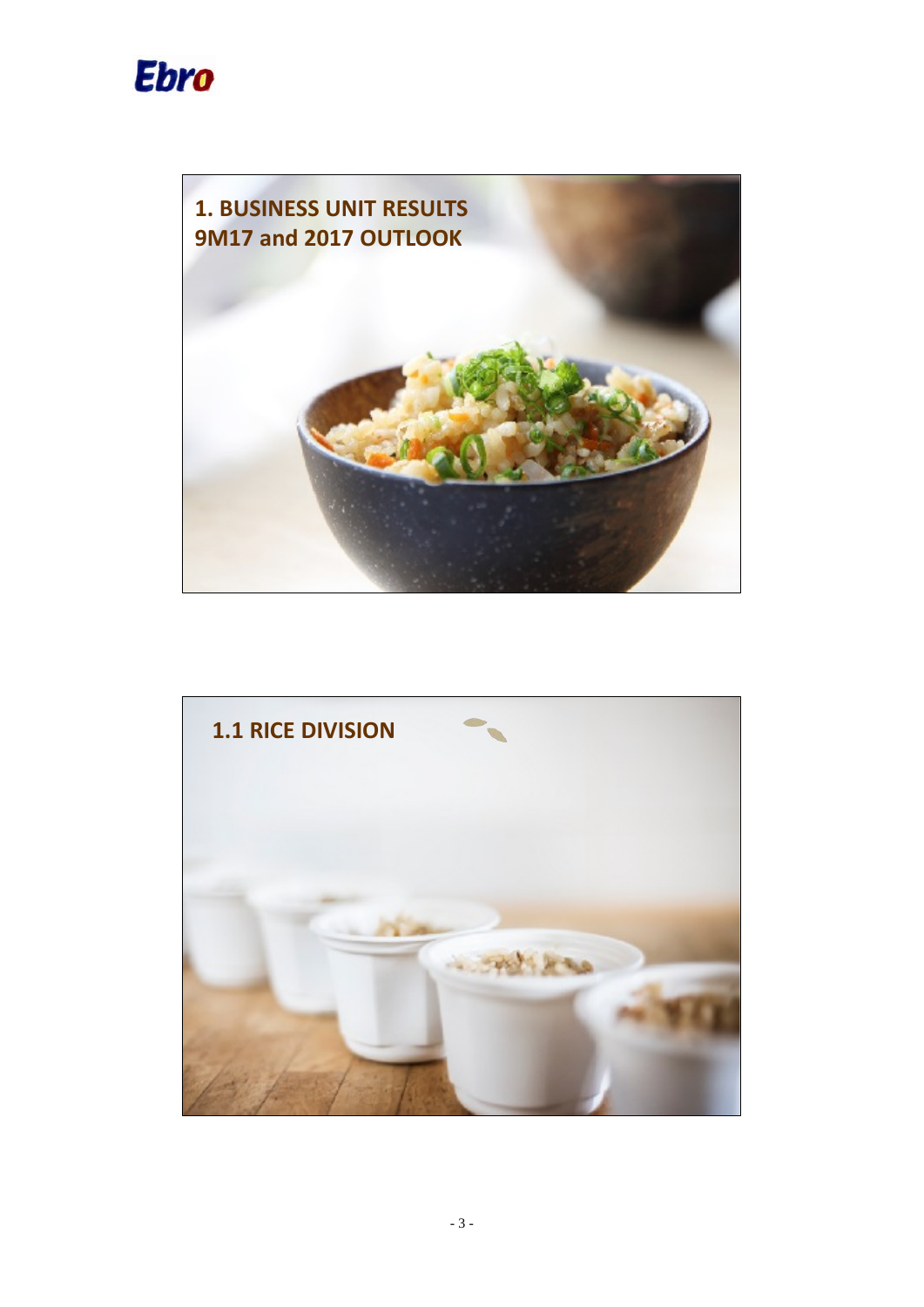



|                                                                  | the returns of our brands. |             |             |             |         |                  |                                                                                                                           |
|------------------------------------------------------------------|----------------------------|-------------|-------------|-------------|---------|------------------|---------------------------------------------------------------------------------------------------------------------------|
| EUR21.7 million, narrowing the gap to EUR1.7 million.            |                            |             |             |             |         |                  | <b>O</b> Investment in advertising, which by the 1H17 results had a negative y-o-y spread of EUR3 million, was reduced to |
|                                                                  |                            |             |             |             |         |                  |                                                                                                                           |
|                                                                  |                            |             |             |             |         |                  | <b>O</b> The Division's Ebitda increased 5.3% to EUR153.7 million, despite the negative impact of the aforementioned      |
| effects. The exchange rate had no major impact on these results. |                            |             |             |             |         |                  |                                                                                                                           |
|                                                                  |                            |             |             |             |         |                  |                                                                                                                           |
|                                                                  |                            |             |             |             |         |                  |                                                                                                                           |
|                                                                  |                            |             |             |             |         |                  |                                                                                                                           |
|                                                                  |                            |             |             |             |         |                  |                                                                                                                           |
|                                                                  | EUR Thous.                 | <b>9M15</b> | <b>9M16</b> | <b>9M17</b> |         | 17/16 CAGR 17/15 |                                                                                                                           |
|                                                                  | <b>Sales</b>               | 951.736     | 958,546     | 975,124     | 1.7%    | 1.2%             |                                                                                                                           |
|                                                                  | Advertising                | 22,008      | 23,385      | 21,727      | $-7.1%$ | $-0.6%$          |                                                                                                                           |
|                                                                  | Ebitda                     | 126,552     | 145,952     | 153,741     | 5.3%    | 10.2%            |                                                                                                                           |
|                                                                  | Ebitda Margin              | 13.3%       | 15.2%       | 15.8%       | $\sim$  | $\sim$           |                                                                                                                           |
|                                                                  | Ebit                       | 105,116     | 121,490     | 129,395     | 6.5%    | 10.9%            |                                                                                                                           |
|                                                                  | <b>Operating Profit</b>    | 106,803     | 129,624     | 134,337     | 3.6%    | 12.2%            |                                                                                                                           |
|                                                                  |                            |             |             |             |         |                  |                                                                                                                           |
|                                                                  |                            |             |             |             |         |                  |                                                                                                                           |
|                                                                  |                            |             |             |             |         |                  |                                                                                                                           |
|                                                                  |                            |             |             |             |         |                  |                                                                                                                           |
|                                                                  |                            |             |             |             |         |                  |                                                                                                                           |
|                                                                  |                            |             |             |             |         |                  |                                                                                                                           |
|                                                                  |                            |             |             |             |         |                  |                                                                                                                           |
|                                                                  |                            |             |             |             |         |                  |                                                                                                                           |
|                                                                  |                            |             |             |             |         |                  |                                                                                                                           |
| Minule                                                           |                            |             |             |             |         |                  |                                                                                                                           |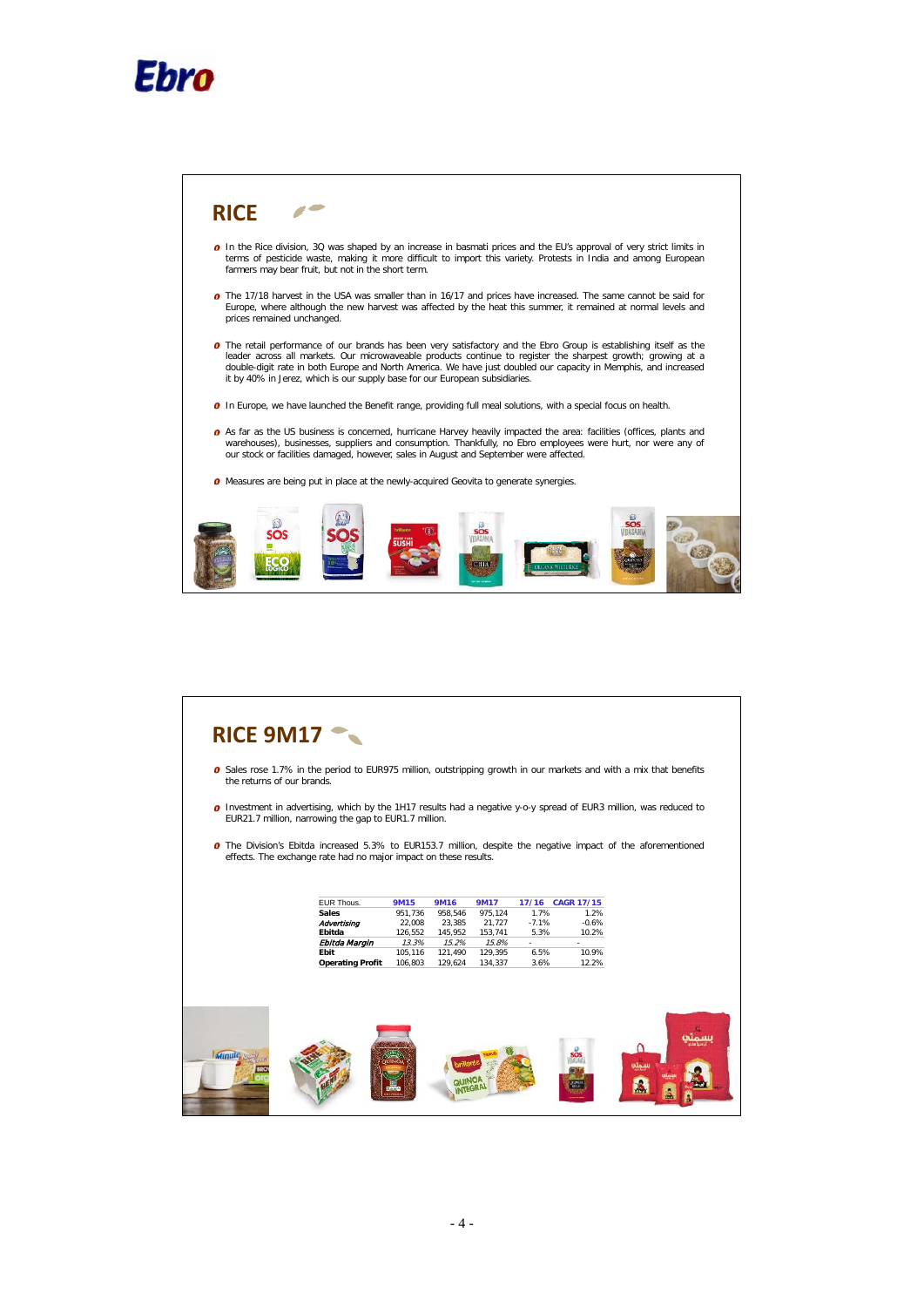



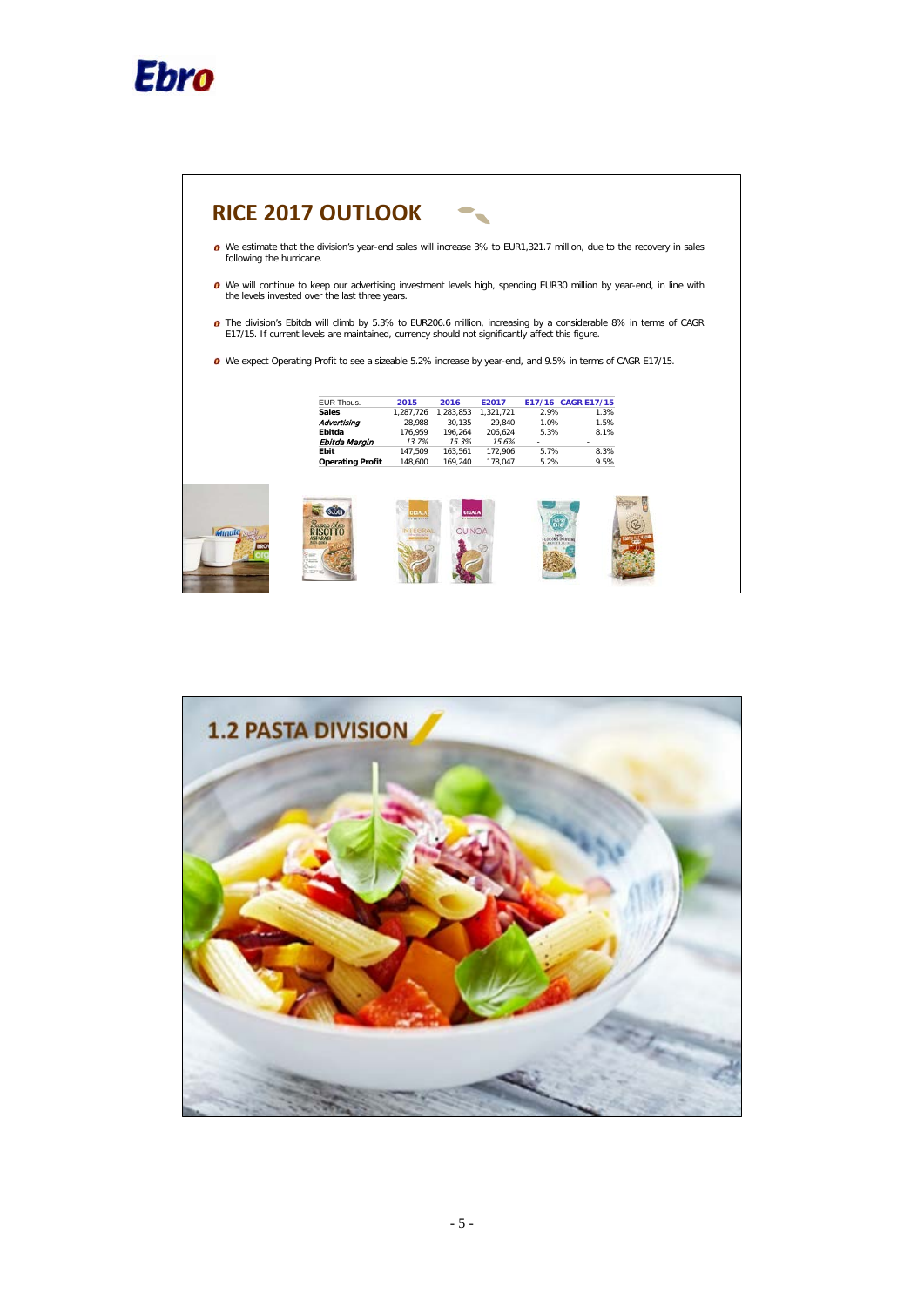



# **PASTA 9M17**

- **O** Turnover fell slightly by 1.3% to EUR895.9 million.
- **O** In this period, we have made significant investments in relaunching our brands in North America, where the Health and Wellness segment (mostly wholegrain) has seen a dramatic decline, which has not yet been fully offset by the<br>growth of "Gluten-free" and "Organic" products. Advertising investment remains at EUR50.5 million, equating t
- The division's Ebitda grew 2.1% to EUR114.4 million, with the margin continuing to recover, rising by 400 b.p. to 12.8%. Currency had an insignificant impact on Ebitda.
- Operating Profit grew by 7.9% to EUR78.5 million, due to the lack of extraordinaries, in contrast with the same period last year.

| <b>EUR Thous.</b><br><b>Sales</b><br>Advertising<br>Ebitda<br>Ebitda Margin<br>Ebit | <b>9M15</b><br>877,654<br>43,588<br>94,835<br>10.8%<br>67,582 | <b>9M16</b><br>907,370<br>50,723<br>112,064<br>12.4%<br>80,598 | <b>9M17</b><br>895,870<br>50,495<br>114,383<br>12.8%<br>80,990 | $-1.3%$<br>$-0.4%$<br>2.1%<br>$\sim$<br>0.5% | 17/16 CAGR 17/15<br>1.0%<br>7.6%<br>9.8%<br>9.5% |  |
|-------------------------------------------------------------------------------------|---------------------------------------------------------------|----------------------------------------------------------------|----------------------------------------------------------------|----------------------------------------------|--------------------------------------------------|--|
| <b>Operating Profit</b>                                                             | 64,956                                                        | 72,677                                                         | 78,449                                                         | 7.9%                                         | 9.9%                                             |  |
|                                                                                     |                                                               |                                                                |                                                                | CARNARO                                      |                                                  |  |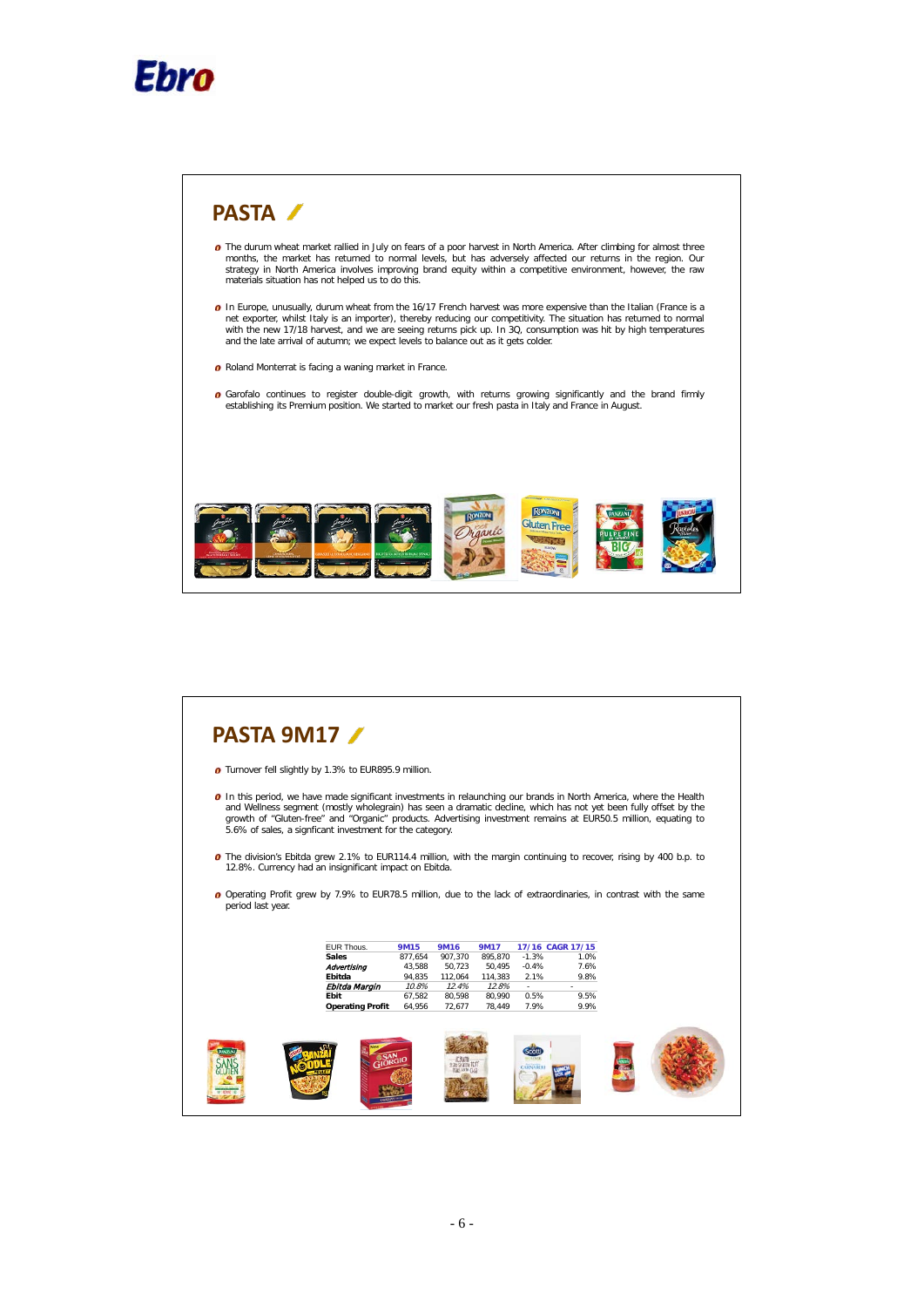

| <b>O</b> Advertising investment will fall by EUR4 million to EUR66.8 million, due to the strategy refocus in the US market.<br><b>O</b> Ebitda will rise EUR8.7 million to EUR166 million, a satisfactory 5.6% bearing in mind the volatility of raw materials.<br>If the exchange rate remains at current levels, the currency effect will be minimal.<br><b>O</b> Operating Profit grew a considerable 22%, to EUR114 million, due to the lack extraordinary results, in contrast with<br>EUR Thous.<br><b>Sales</b> | 2015<br>1,224,491 | 2016                    | E2017               |          |                            |  |
|------------------------------------------------------------------------------------------------------------------------------------------------------------------------------------------------------------------------------------------------------------------------------------------------------------------------------------------------------------------------------------------------------------------------------------------------------------------------------------------------------------------------|-------------------|-------------------------|---------------------|----------|----------------------------|--|
|                                                                                                                                                                                                                                                                                                                                                                                                                                                                                                                        |                   |                         |                     |          |                            |  |
|                                                                                                                                                                                                                                                                                                                                                                                                                                                                                                                        |                   |                         |                     |          |                            |  |
|                                                                                                                                                                                                                                                                                                                                                                                                                                                                                                                        |                   |                         |                     |          |                            |  |
|                                                                                                                                                                                                                                                                                                                                                                                                                                                                                                                        |                   |                         |                     |          |                            |  |
|                                                                                                                                                                                                                                                                                                                                                                                                                                                                                                                        |                   |                         |                     |          |                            |  |
|                                                                                                                                                                                                                                                                                                                                                                                                                                                                                                                        |                   |                         |                     |          |                            |  |
|                                                                                                                                                                                                                                                                                                                                                                                                                                                                                                                        |                   |                         |                     |          |                            |  |
|                                                                                                                                                                                                                                                                                                                                                                                                                                                                                                                        |                   |                         |                     |          |                            |  |
|                                                                                                                                                                                                                                                                                                                                                                                                                                                                                                                        |                   |                         | 1,236,227 1,241,780 | 0.4%     | E17/16 CAGR E17/15<br>0.7% |  |
|                                                                                                                                                                                                                                                                                                                                                                                                                                                                                                                        | 58,231            | 70,840                  | 66,813              | $-5.7%$  | 7.1%                       |  |
| Advertising<br>Ebitda                                                                                                                                                                                                                                                                                                                                                                                                                                                                                                  | 148.647           | 157.089                 | 165.811             | 5.6%     | 5.6%                       |  |
| Ebitda Margin                                                                                                                                                                                                                                                                                                                                                                                                                                                                                                          | 12.1%             | 12.7%                   | 13.4%               | $\omega$ |                            |  |
| Ebit                                                                                                                                                                                                                                                                                                                                                                                                                                                                                                                   | 110,477           | 113,544                 | 120,100             | 5.8%     | 4.3%                       |  |
|                                                                                                                                                                                                                                                                                                                                                                                                                                                                                                                        | 104,957           | 93,294                  | 113,934             | 22.1%    | 4.2%                       |  |
|                                                                                                                                                                                                                                                                                                                                                                                                                                                                                                                        |                   |                         |                     |          |                            |  |
|                                                                                                                                                                                                                                                                                                                                                                                                                                                                                                                        |                   |                         |                     |          |                            |  |
|                                                                                                                                                                                                                                                                                                                                                                                                                                                                                                                        |                   |                         |                     |          |                            |  |
|                                                                                                                                                                                                                                                                                                                                                                                                                                                                                                                        |                   |                         |                     |          | <b>NEW</b>                 |  |
|                                                                                                                                                                                                                                                                                                                                                                                                                                                                                                                        |                   |                         |                     |          |                            |  |
|                                                                                                                                                                                                                                                                                                                                                                                                                                                                                                                        |                   |                         |                     |          |                            |  |
|                                                                                                                                                                                                                                                                                                                                                                                                                                                                                                                        |                   |                         |                     |          | <b>IPOFIFI</b>             |  |
|                                                                                                                                                                                                                                                                                                                                                                                                                                                                                                                        |                   | <b>Operating Profit</b> |                     |          |                            |  |

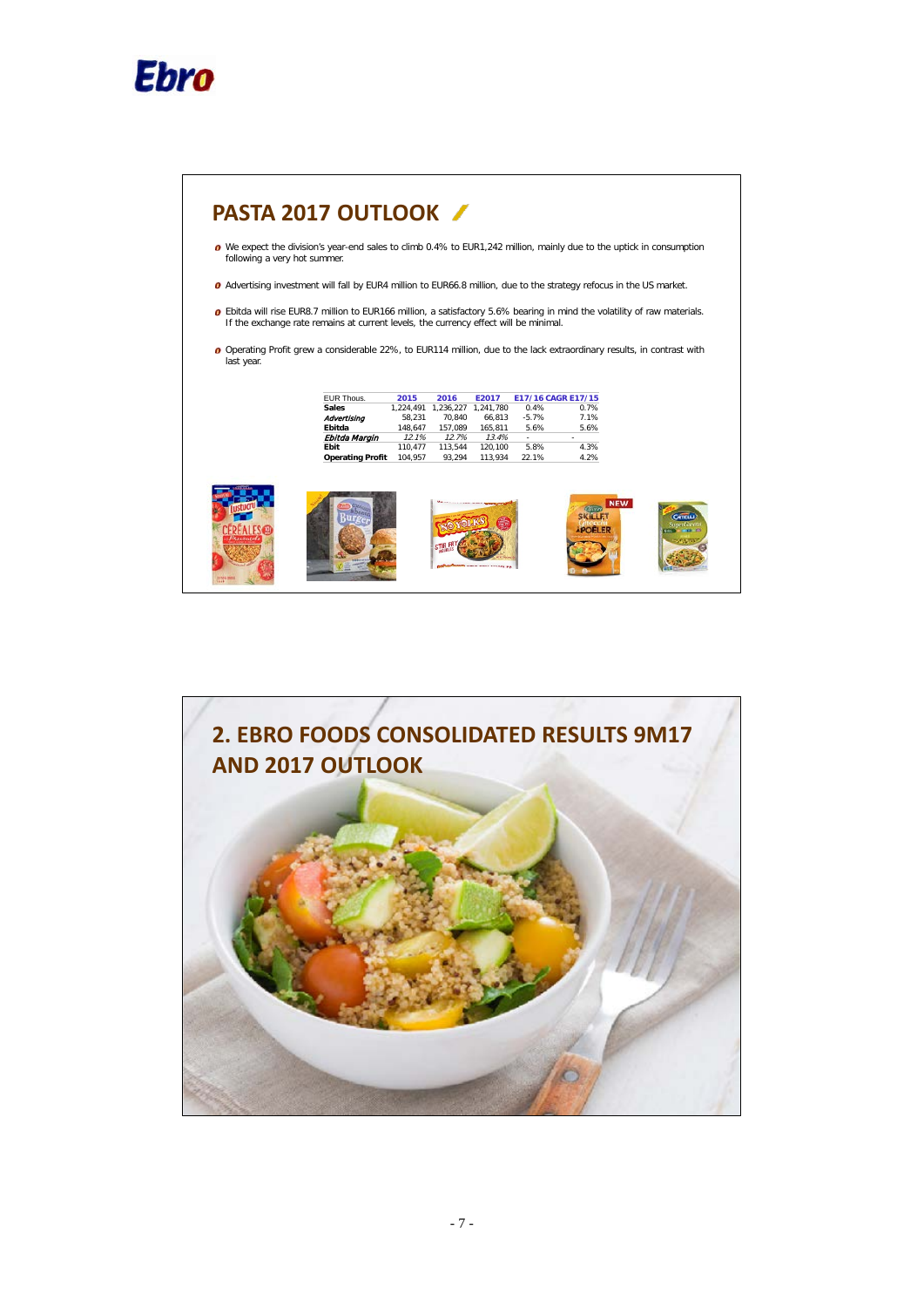



# **2.2 P&L 2017 Outlook**

- **O** Group sales are forecast to grow by 2.2% to EUR2,514 million, owing to the strong performance of the rice division.
- As with 9M results, we estimate that advertising investment will temporarily fall by 3%, although in terms of CAGR E17/15 it will increase by almost 6%.
- Ebidta will grow by 5.3% to EUR362 million, and the Ebitda margin will climb by 400 b.p. to 14.4%.
- Operating profit will record a 5.5% increase, mainly due to a lack of any significant extraordinary results.
- o Net profit will remain in line with last year's figure of EUR170 million, given the greater obligations to minority shareholders following the positive results of the latest purchases.

|   | EUR Thous.               | 2015      | 2016      | E2017     | E17/16  | <b>CAGR E17/15</b> |  |
|---|--------------------------|-----------|-----------|-----------|---------|--------------------|--|
|   | <b>Sales</b>             | 2,461,915 | 2,459,246 | 2,514,112 | 2.2%    | 1.1%               |  |
|   | Advertising              | 87.017    | 100.401   | 97,481    | $-2.9%$ | 5.8%               |  |
|   | Ebitda                   | 314,727   | 344,141   | 362,402   | 5.3%    | 7.3%               |  |
|   | Ebitda Margin            | 12.8%     | 14.0%     | 14.4%     |         |                    |  |
|   | Ebit                     | 246,314   | 267,308   | 282,190   | 5.6%    | 7.0%               |  |
|   | <b>Operating Profit</b>  | 242,377   | 264,608   | 279,203   | 5.5%    | 7.3%               |  |
|   | <b>Profit before Tax</b> | 229,722   | 259,410   | 270,493   | 4.3%    | 8.5%               |  |
|   | <b>Net Profit</b>        | 144.846   | 169.724   | 169.875   | 0.1%    | 8.3%               |  |
|   | <b>ROCE</b>              | 15.6      | 16.6      | ΝA        | ٠       |                    |  |
| G |                          |           |           |           |         |                    |  |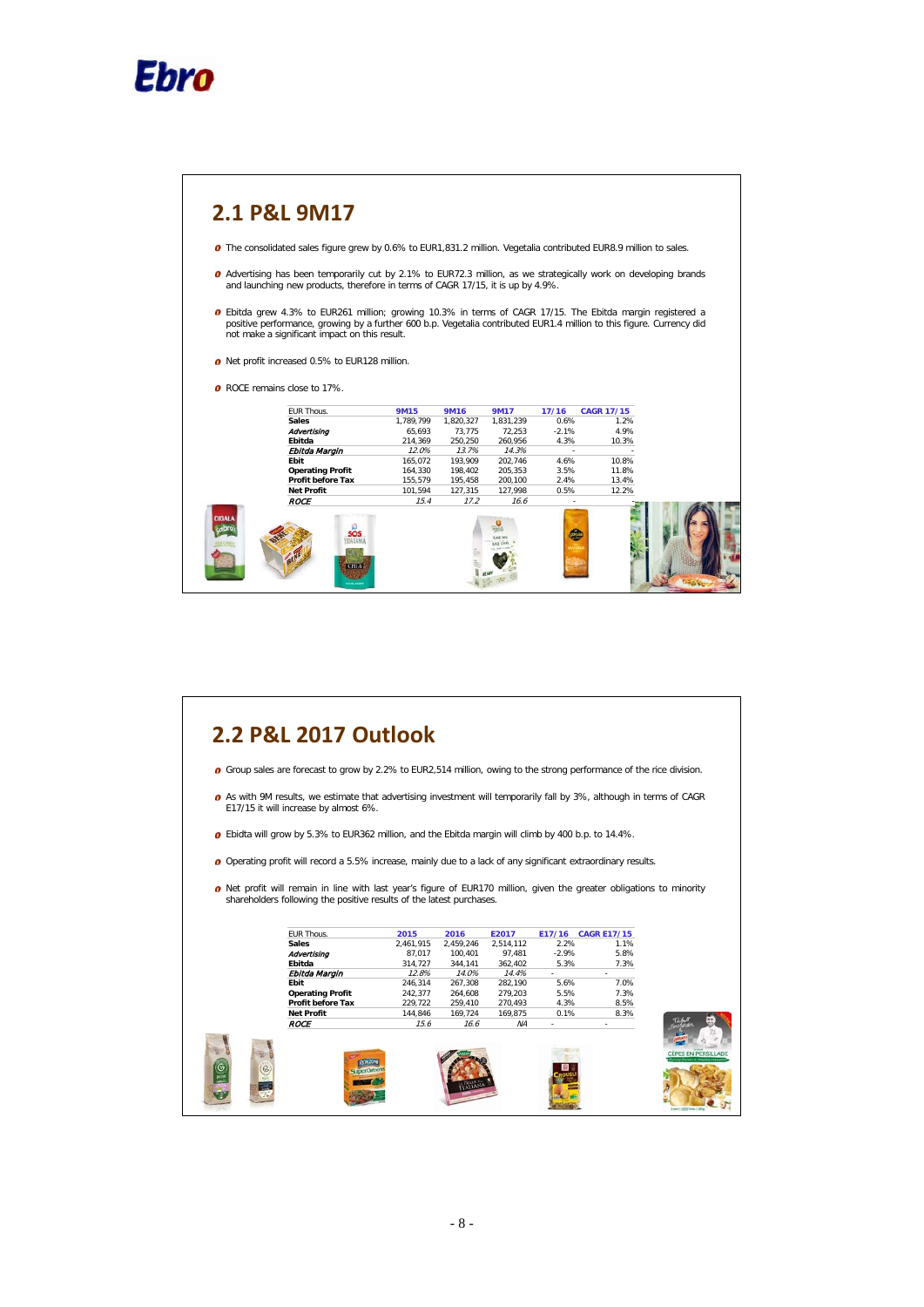

 $\overline{1}$ 

| <b>O</b> Although we do not have any significant acquisitions in the pipeline, we remain on the lookout for potential |                                                   |                     |           |         |                     |                                |                    |                |
|-----------------------------------------------------------------------------------------------------------------------|---------------------------------------------------|---------------------|-----------|---------|---------------------|--------------------------------|--------------------|----------------|
|                                                                                                                       |                                                   |                     |           |         |                     |                                |                    |                |
|                                                                                                                       | acquisitions that may arise in the coming months. |                     |           |         |                     |                                |                    |                |
|                                                                                                                       |                                                   |                     |           |         |                     |                                |                    |                |
|                                                                                                                       |                                                   |                     |           |         |                     |                                |                    |                |
|                                                                                                                       |                                                   |                     |           |         |                     |                                |                    |                |
| <b>EUR Thous.</b>                                                                                                     |                                                   | 30 Sep 15 31 Dec 15 | 30 Sep 16 |         |                     | 31 Dec 16 30 Sep 17 E31 Dec 17 | E17/16 CAGR E17/15 |                |
| <b>Net Debt</b>                                                                                                       | 448.148                                           | 426.280             | 420.226   | 443.206 | 454.652             | 484.209                        | 9.3%               | 6.6%           |
| Average net debt                                                                                                      | 413.296                                           | 424.940             | 405.463   | 404.137 | 407.560             | <b>NA</b>                      | <b>NA</b>          | N <sub>A</sub> |
| Equity                                                                                                                | 1,900,665                                         | 1,966,259           | 1,982,761 |         | 2,079,326 2,002,291 | 2,019,698                      | 1.8%               | 1.3%           |
| <b>ND Leverage</b>                                                                                                    | 23.6%                                             | 21.7%               | 21.2%     | 21.3%   | 22.7%               | 24.0%                          | $-10.1%$           | 5.2%           |
|                                                                                                                       |                                                   | 21.6%               | 20.4%     | 19.4%   | 20.4%               | <b>NA</b>                      | <b>NA</b>          | <b>NA</b>      |
| AND Leverage                                                                                                          | 21.7%                                             |                     |           |         |                     |                                |                    |                |
| x Ebitda (ND)                                                                                                         |                                                   | 1.35                |           | 1.30    |                     | 1.34                           |                    |                |
| x Ebitda (AND)                                                                                                        |                                                   | 1.35                |           | 1.19    |                     | <b>NA</b>                      |                    |                |

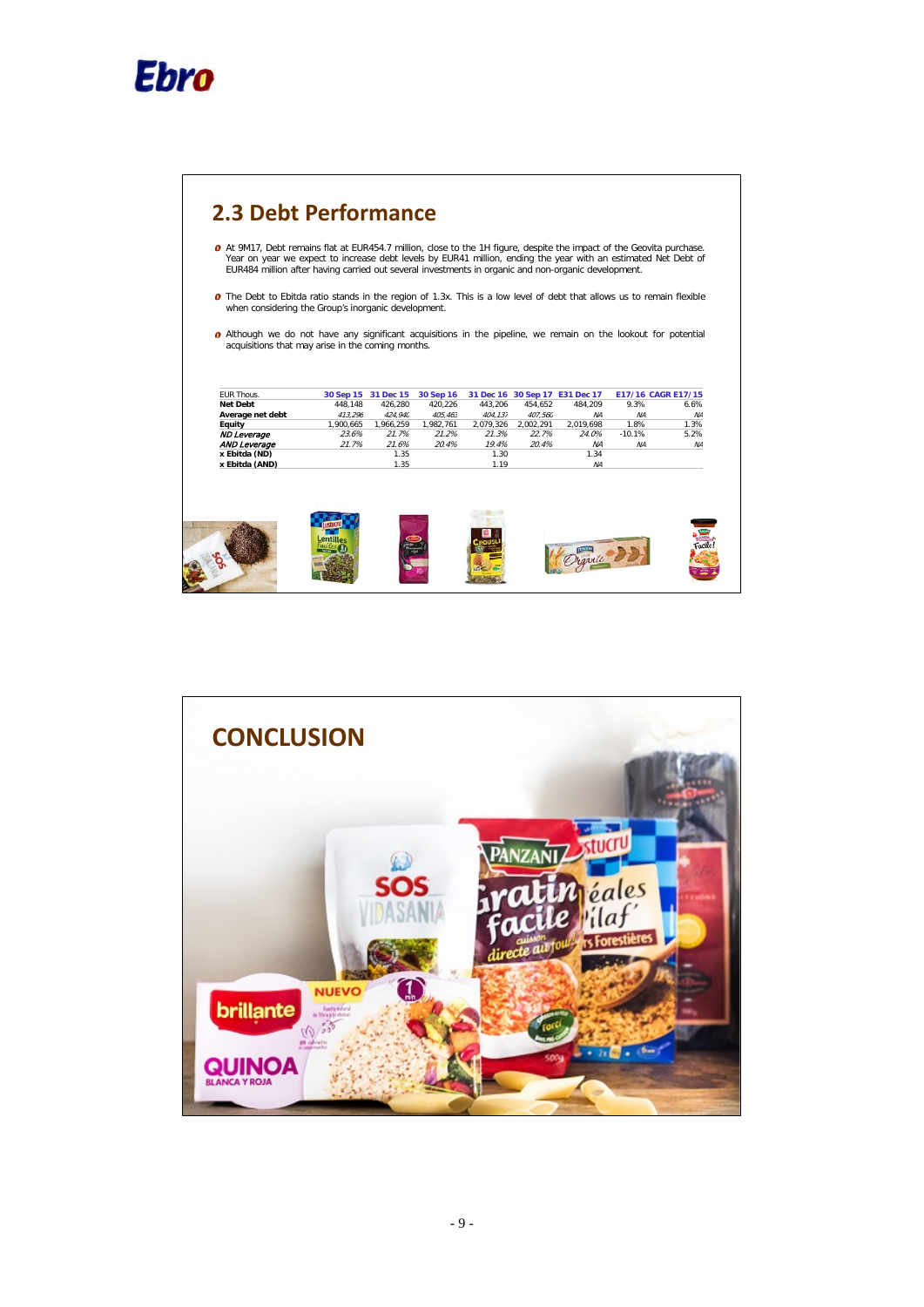

 $\overline{1}$ 



| As part of Ebro's commitment to complete transparency, below we provide our Corporate Calendar for 2017:<br>Presentation of YE2016 Results √<br>28 February<br>⋗<br>Four-month payment of ordinary dividend (EURO.19/share)<br>3 April<br>⋗<br>Presentation of 1Q Results<br>26 April<br>⋗<br>Four-month payment of ordinary dividend (EURO.19/share)<br>30 June<br>⋗<br>Presentation of 1H results $\sqrt$<br>⋗<br>26 July<br>Four-month payment of ordinary dividend (EUR0.19/share)<br>2 October<br>⋗<br>Presentation of 9M17 Results and 2017 Outlook<br>25 October<br>⋗ |  | <b>CORPORATE CALENDAR</b> |  |
|------------------------------------------------------------------------------------------------------------------------------------------------------------------------------------------------------------------------------------------------------------------------------------------------------------------------------------------------------------------------------------------------------------------------------------------------------------------------------------------------------------------------------------------------------------------------------|--|---------------------------|--|
|                                                                                                                                                                                                                                                                                                                                                                                                                                                                                                                                                                              |  |                           |  |
|                                                                                                                                                                                                                                                                                                                                                                                                                                                                                                                                                                              |  |                           |  |
|                                                                                                                                                                                                                                                                                                                                                                                                                                                                                                                                                                              |  |                           |  |
|                                                                                                                                                                                                                                                                                                                                                                                                                                                                                                                                                                              |  |                           |  |
|                                                                                                                                                                                                                                                                                                                                                                                                                                                                                                                                                                              |  |                           |  |
|                                                                                                                                                                                                                                                                                                                                                                                                                                                                                                                                                                              |  |                           |  |
|                                                                                                                                                                                                                                                                                                                                                                                                                                                                                                                                                                              |  |                           |  |
|                                                                                                                                                                                                                                                                                                                                                                                                                                                                                                                                                                              |  |                           |  |
|                                                                                                                                                                                                                                                                                                                                                                                                                                                                                                                                                                              |  |                           |  |
|                                                                                                                                                                                                                                                                                                                                                                                                                                                                                                                                                                              |  |                           |  |
|                                                                                                                                                                                                                                                                                                                                                                                                                                                                                                                                                                              |  |                           |  |
|                                                                                                                                                                                                                                                                                                                                                                                                                                                                                                                                                                              |  |                           |  |
|                                                                                                                                                                                                                                                                                                                                                                                                                                                                                                                                                                              |  |                           |  |
| EDI                                                                                                                                                                                                                                                                                                                                                                                                                                                                                                                                                                          |  |                           |  |